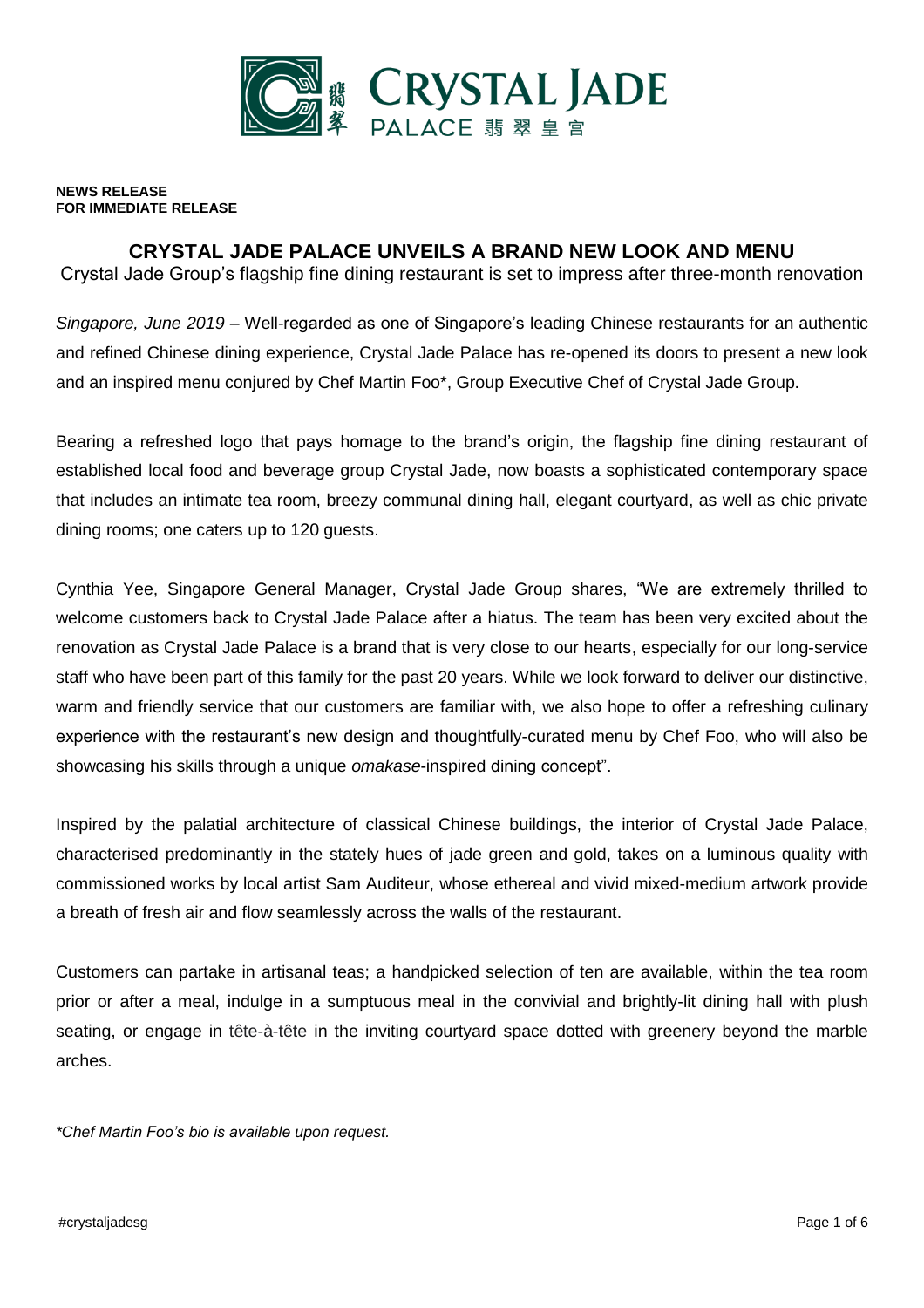Spearheading a more innovative approach with his team of consummate Hong Kong Chefs, Chef Foo; also Resident Chef of Crystal Jade Palace, has set his eye on pushing boundaries and exploring new ground – evident in his distinct modern touches, while preserving the heritage of traditional Chinese cuisine. Diners can expect a refined and artfully-plated repertoire of familiar favourites as well as imaginative dishes. Those seeking a truly unique dining experience can opt for Chef Foo's customised discovery menus which will definitely tantalise the palate.

## **A LA CARTE HIGHLIGHTS**

A top spot for quality dim sum, Crystal Jade Palace has introduced inventive additions such as *Steamed XO scallop dumpling wrapped in 'marbled' skin* XO酱大理石带子饺子 (\$8.80 for 3 pieces); a delicate dark nugget enveloping celery, scallop and prawn with a crown of robust homemade XO sauce, and an elaborate red-tinged *Crispy tiger prawn fritters wrapped in red glutinous rice cheong fun* 脆皮咸蛋鲜虾红米肠 (\$8.80) – juicy tiger prawns and salted egg yolk swathed in dual layers of crunchy deep-fried pastry and thin rice roll skin. Traditional items such as *Mini Hong Kong bolo bun* 港式迷你菠萝包 (\$5.80 for 3 pieces) and *Deep-fried mango prawn roll* 香芒沙律虾卷 (\$6.80 for 3 pieces) are still available alongside other perennial favourites.



*Organic Crystal ice plant and heirloom tomato salad with Jamón ibérico ham & Deep-fried chive stem pancake*

Light up the meal with an unconventional garden-inspired *Organic Crystal ice plant and heirloom tomato salad with Jamón Ibérico ham* 西班牙火腿有机冰菜番茄沙律 (\$28); an exquisite display on ice, or an uplifting *Garden salad with crab meat, pomelo and sakura-ebi* 樱花虾蟹肉柚子沙律 (\$16.80); Chef's rendition of the classic Thai-inspired appetiser that was formerly only served upon request.

A highly-recommended and utterly moreish snack, *Deep-fried chive stem pancake* 青龙菜鲜虾春饼 (\$14.80) comprises a tasty combination of sweet chives stem, minced prawns and bits of Chinese 'lap cheong' between sheets of spring roll skin.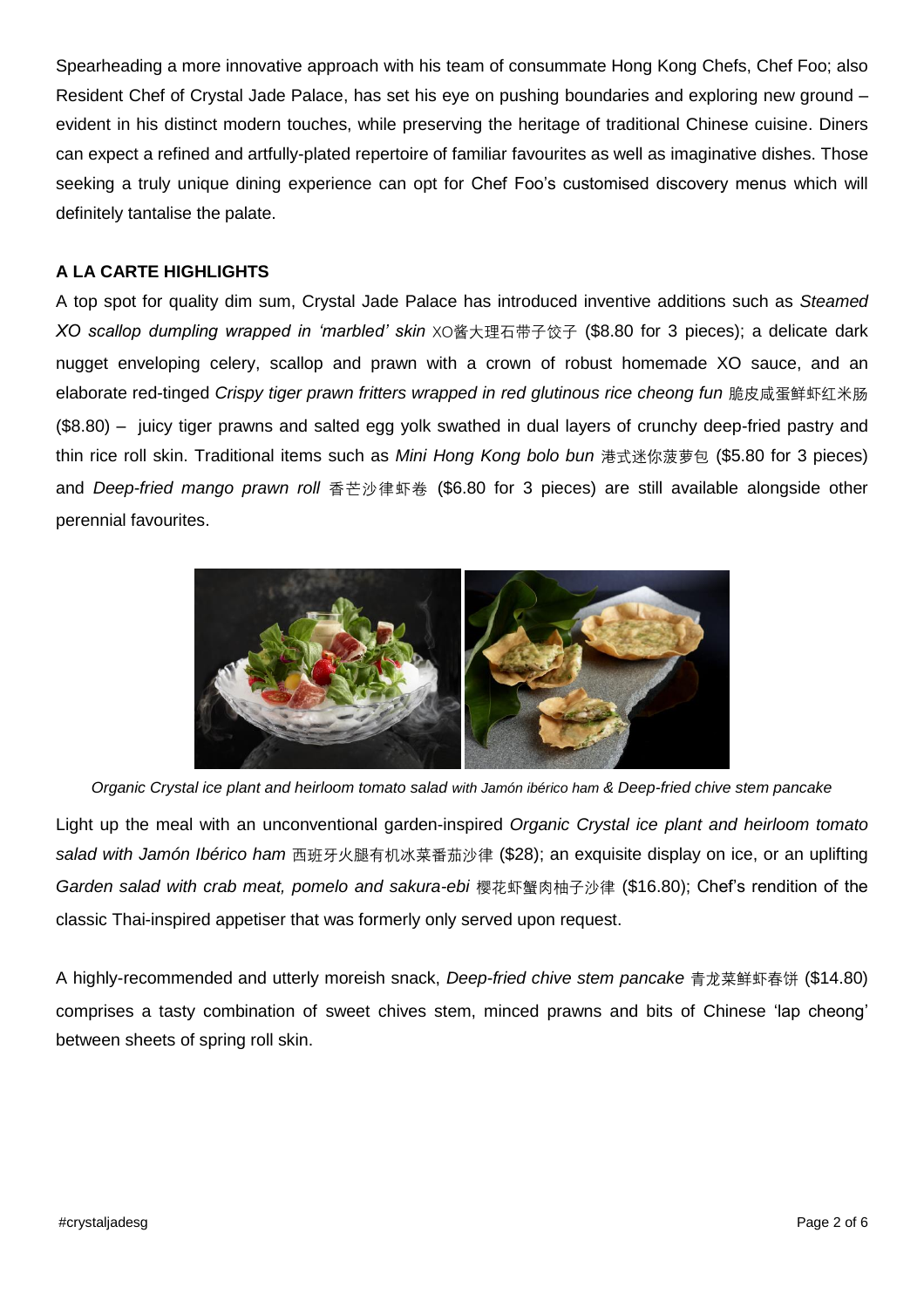Besides Chef Foo's signature *Roasted Irish duck with black truffl*e 黑松露烤爱尔兰鸭 (\$26 for regular | \$48 for half | \$95 for whole), the menu also features a new, more unctuous rendition of *Roasted honey BBQ Ibérico pork* 蜜汁伊比利亚黑豚叉烧 (\$30 for regular portion) made with prime pork shoulder meat, and an updated *Palace signature Peking duck* 皇宫片皮鸭 (\$48 for half | \$92 for whole), served with thoughtfullypaired ingredients such as romaine lettuce for crunch, tangy house-made red wine pear, black pepper *foie gras* pâté which adds richness, alongside the usual accoutrements.



An essential part of Cantonese dining tradition, piping-hot soups are *de riguer* at Crystal Jade Palace. Chef Foo has concocted a fortifying *Double-boiled chicken soup with Peruvian ginseng and sea whelk* 秘鲁玛卡响螺炖鸡汤 (pictured left, \$26 per person); a soothing broth rendered from Peruvian ginseng or maca, which possesses an earthy and nutty profile, and briny and *umami*-packed sea whelk.



*Braised sea cucumber with Grandma's braised pork belly* & *Stir-fried shredded fish maw with shishito peppers and black beans*

Stellar fish maw and sea cucumber dishes await at Crystal Jade Palace.

The unmistakable 'wok hei' fills the air when *Stir-fried shredded fish maw with shishito peppers and black beans* 日本甜椒荫豉爆花胶柳 (\$98 for regular portion) is served at the table; premium fish maw is expertly flash-fried with sweet and mildly-spicy shishito peppers which are first dry-toasted in a wok, in a wellbalanced savoury black bean sauce sourced from Taiwan.

Chef Foo's *Braised sea cucumber with Grandma's braised pork belly* 海参外婆红烧肉 (\$36) is a comforting pot that harks back to simpler and rustic home-style dishes. Australian sea cucumber is cooked with choice cuts of pork belly until fork-tender, sticky and moreish; the result of a rewarding slow-braise with quality soy sauce, rock sugar and spices.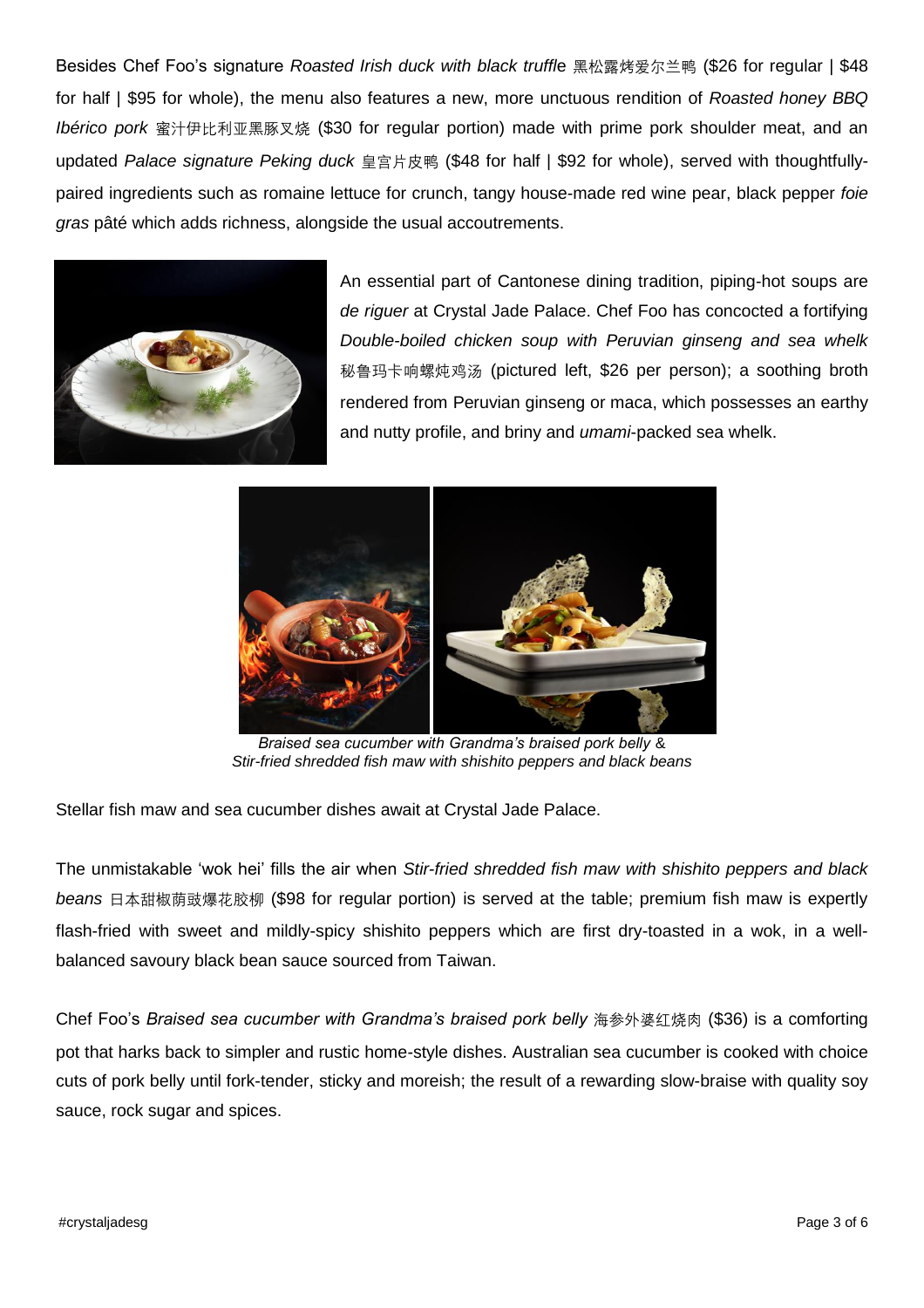A 'Lu' cuisine speciality, *Braised Australian sea cucumber with scallion* 葱烧原条澳洲黄肉参 (\$22.80/100g) is an impressive number. A whole sea cucumber is cloaked in a glistening spring onion-based glaze rendered by deep-frying spring onions to extract the fragrant notes from the greens, and then simmered till the sea cucumber is tender and the sauce is reduced to a rich glaze. Charred Brussel sprouts and soft spring onion stems complete this luxurious dish.

Live seafood still takes centre stage at the restaurant where seafood tanks proffering fresh specimens are proudly on display. *Poached Scotland bamboo clam in seafood broth* 浓汤 过桥苏格兰活竹蚌 (pictured right, seasonal price) is prepared ala-minute at the table. Boiling-hot seafood broth with glass noodles, shimeiji mushrooms and black fungus is poured over fresh bamboo clam pieces which are instantly cooked to perfection; deep-fried dough fritters and spring onions are



served on the side and diners are encouraged to add them to taste. *Steamed Boston lobster with egg white and bonito flakes* 柴鱼蛋白蒸波士顿龙虾 (seasonal price) is a dish where the innate sweet and briny flavours of the seafood matches impeccably with the clear, egg white sauce punctuated with the umami flavour of bonito.



Undoubtedly one of Chef Foo's signature vegetable iterations, the wholesome *Poached seasonal vegetable with fresh beancurd skin and gingko nuts in superior broth* 鲜腐竹银杏浸时蔬 (\$26 per portion) is elevated with a flavourful and collagen-rich chicken stock, deepfried gingko and garlic cloves, as well as smooth sheets of fresh beancurd skin.

Besides the popular *Palace signature fried rice*, another recommended option is Chef Foo's *Fried crispy rice and orzo pasta with prawn and shrimp* 鸳鸯虾炒脆米米形意粉 (\$26). Imbued with the breath of the wok, this expertlyexecuted dish comprises al dente grains of orzo pasta tossed over high heat with prawns, char siew and petite cubes of red and green capsicums, with a final sprinkling of crispy *sakura ebi* and deep-fried rice grains for great textural contrast.

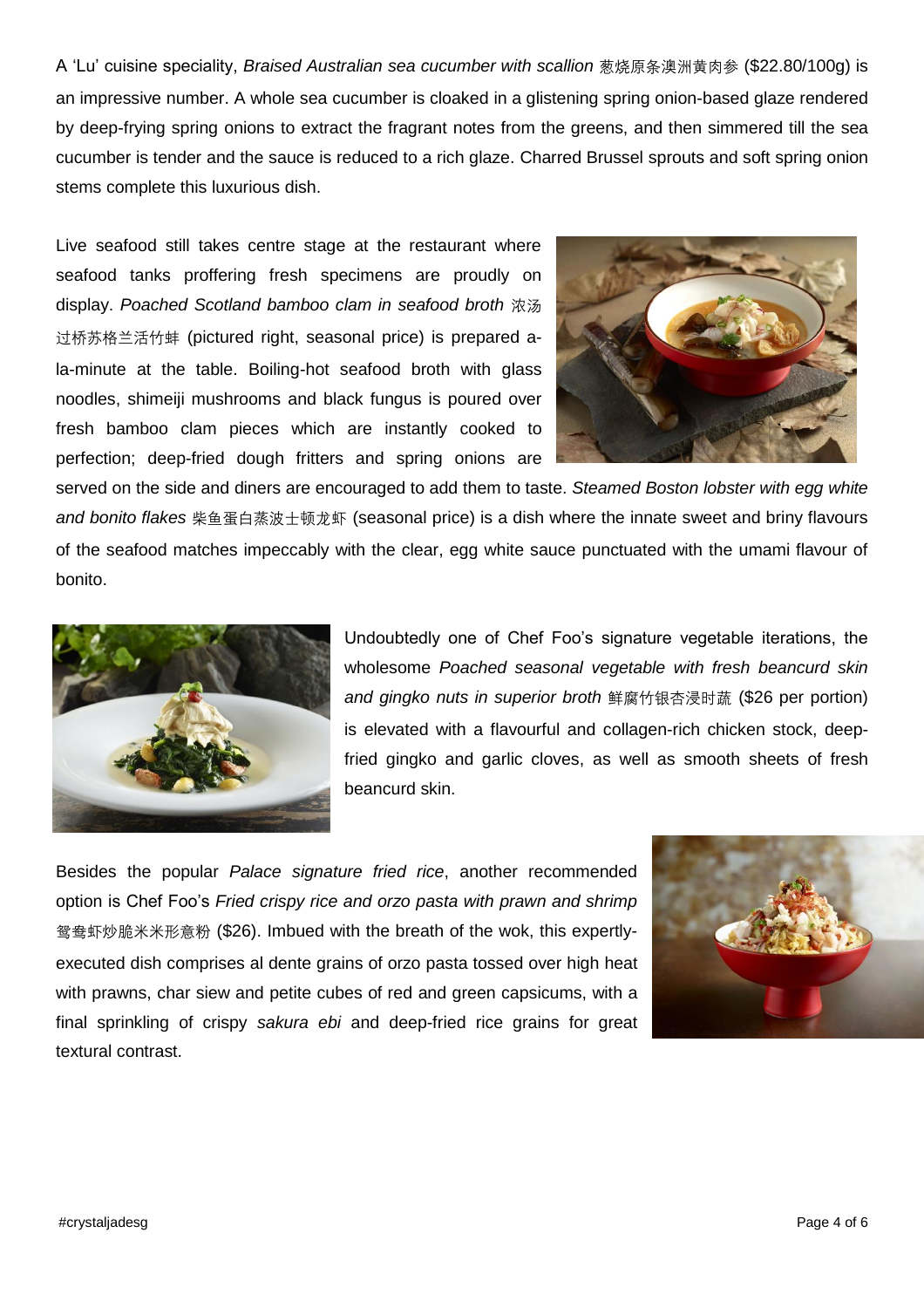

Take comfort in familiar desserts such as *Chendol with coconut ice cream* 椰香珍多雪 (\$12.80) – a luscious and fragrant coconut gelato with 'chendol' and grass jelly cubes, as well as *feuilletine* shards, and an indulgent *Crème brûlée with homemade durian ice cream* 榴 莲焦糖布丁 (\$13.80). Classic Cantonese hot and cold desserts remain on the menu as well.

## **CHEF'S TABLE CUSTOMISED MENU BY CHEF MARTIN FOO**

*The* choice for diners who would like to savour and understand the depth and breadth of Chef Foo's style of cuisine, the show-stopping *Discovery 6-course* (\$138 per person) and *Gastronomic 8-course* (\$188 per person) menus further highlights Chef Foo's culinary prowess in expertly-executed and artfully-plated dishes. Tuck into exquisite dishes such as a decadent *Braised fish maw and conpoy in 'tanfu' broth with Hokkaido sea urchin* 北海道海胆花胶干贝烩黄焖汤; a silky thick soup brimming with seafood flavour, and an impeccable pairing of *Pan-seared foie gras with roasted black truffle duck* 香煎鹅肝, 松露爱尔兰烤鸭.

Both customised menus require a two-week advance reservation.

*Note to editors:* 

- *All prices are subject to 10% service charge and prevailing GST.*
- *High-res images of Crystal Jade Palace dishes and restaurant interior are available upon request via email.*

#### **ABOUT CRYSTAL JADE GROUP**

Founded in 1991, Crystal Jade is an awarded Chinese culinary group with MICHELIN one star for three consecutive years, since its inaugural edition, and multiple MICHELIN Bib Gourmand awards (Hong Kong & Shanghai). Committed to preserving the rich traditions of Chinese cuisine, the group's portfolio of specialty dining concepts range from fine dining and casual dining restaurants to quick-service outlets and bakeries.

To date, the award-winning group owns and operates over 100 outlets across 30 major cities in Asia Pacific.

#### **FACT SHEET**

| <b>Opened</b><br><b>Address</b><br><b>Telephone</b> | August 1993, reopened June 2019<br>391 Orchard Road, #04-19, Takashimaya Shopping Centre, Singapore 238872<br>6735 2388                                  |
|-----------------------------------------------------|----------------------------------------------------------------------------------------------------------------------------------------------------------|
| <b>Operating Hours</b>                              | Monday to Friday: $11:30am - 3pm$ , 6pm $- 10:30pm$<br>Saturday: $11am - 3pm$ , 6pm $- 10:30pm$<br>Sunday and Public Holidays: 10am - 3pm, 6pm - 10:30pm |
| <b>Size</b>                                         | 10,985 sq ft, with 7 private dining rooms                                                                                                                |
| <b>Seating Capacity</b>                             | 318                                                                                                                                                      |
| <b>Payment</b>                                      | Cash / NETS / Mastercard / Visa / AMEX/ JCB/ UnionPay                                                                                                    |
| <b>Website</b>                                      | www.crystaljade.com/palace                                                                                                                               |
| Hashtag                                             | #crystaljadesg                                                                                                                                           |